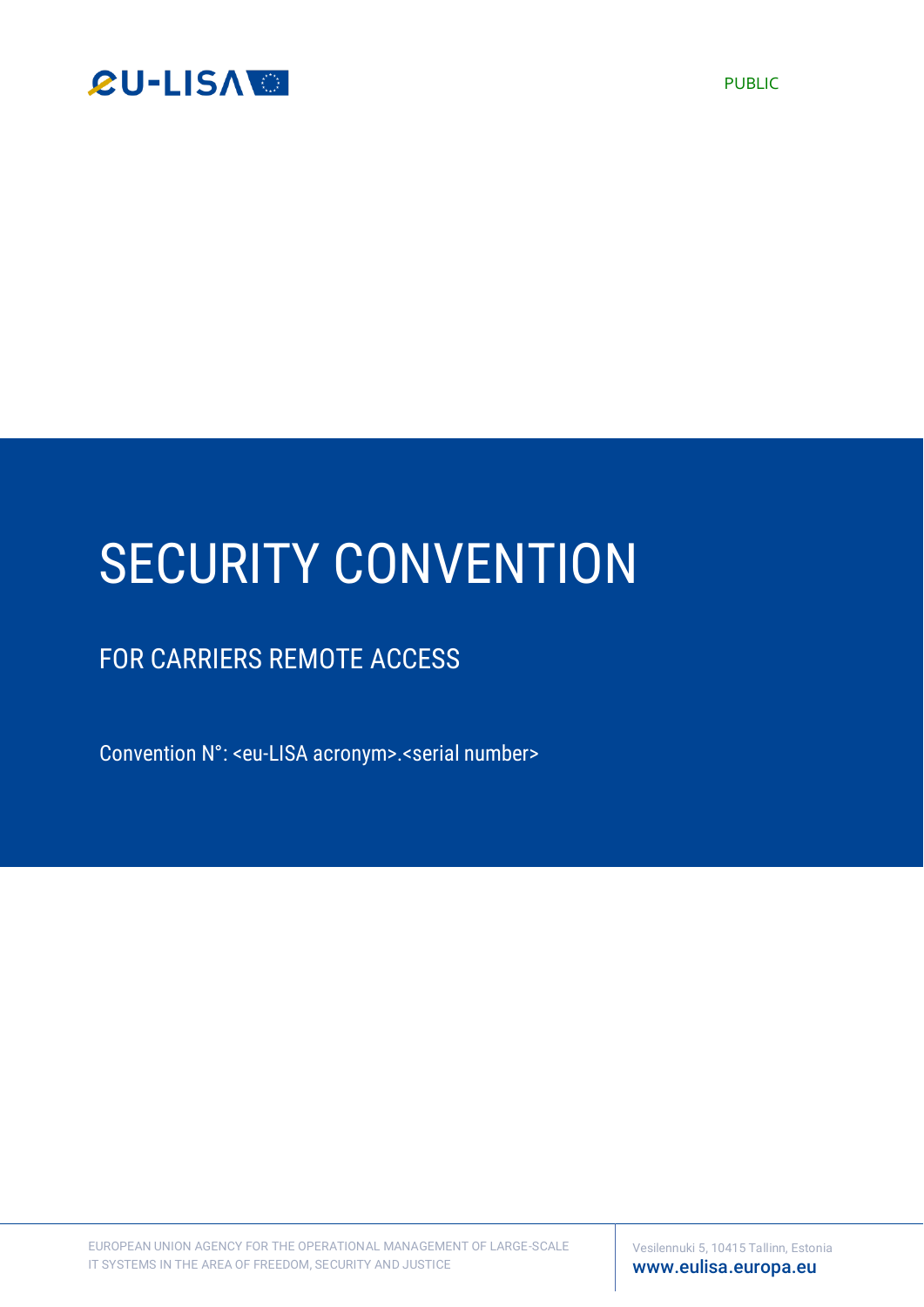#### \_\_\_\_\_\_\_\_\_\_\_\_\_\_\_\_\_\_\_\_\_\_\_  *<company name>*

whose registered office is at \_\_\_\_\_\_\_\_\_\_\_\_\_\_\_\_\_\_\_\_\_\_\_\_\_\_\_\_\_\_\_\_\_\_\_ ,

 *<company address>*

represented by \_\_\_\_\_\_\_\_\_\_\_\_\_\_\_\_\_\_\_\_\_\_\_\_\_\_\_\_\_\_\_\_\_\_\_\_\_\_ ,

 *<name of company representative>*

\_\_\_\_\_\_\_\_\_\_\_\_\_\_\_\_\_\_\_\_\_\_\_\_\_\_\_\_\_\_\_\_\_\_\_\_\_\_\_\_ , *<function of company representative>*

Hereinafter called "the Carrier",

Agreed as follows: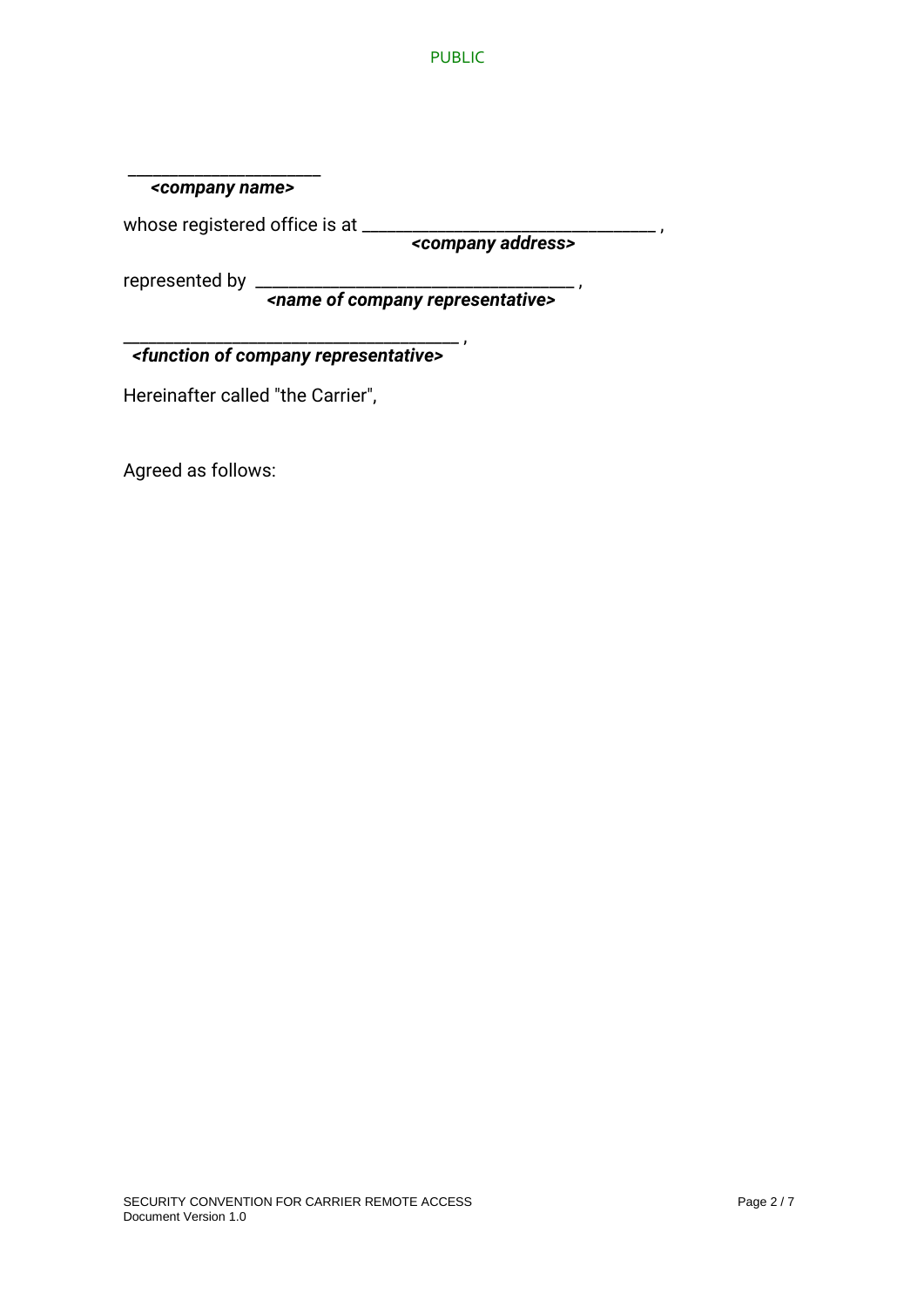# **Table of Contents**

| $\mathbf{1}$ .   |                                                          |  |
|------------------|----------------------------------------------------------|--|
| $\overline{2}$ . |                                                          |  |
| 2.1.             |                                                          |  |
| 2.2.             |                                                          |  |
| 2.3.             |                                                          |  |
| 2.4.             | Authentication / Identification of the Authorised Staff5 |  |
| 2.5.             |                                                          |  |
| 2.6.             |                                                          |  |
| 2.7.             |                                                          |  |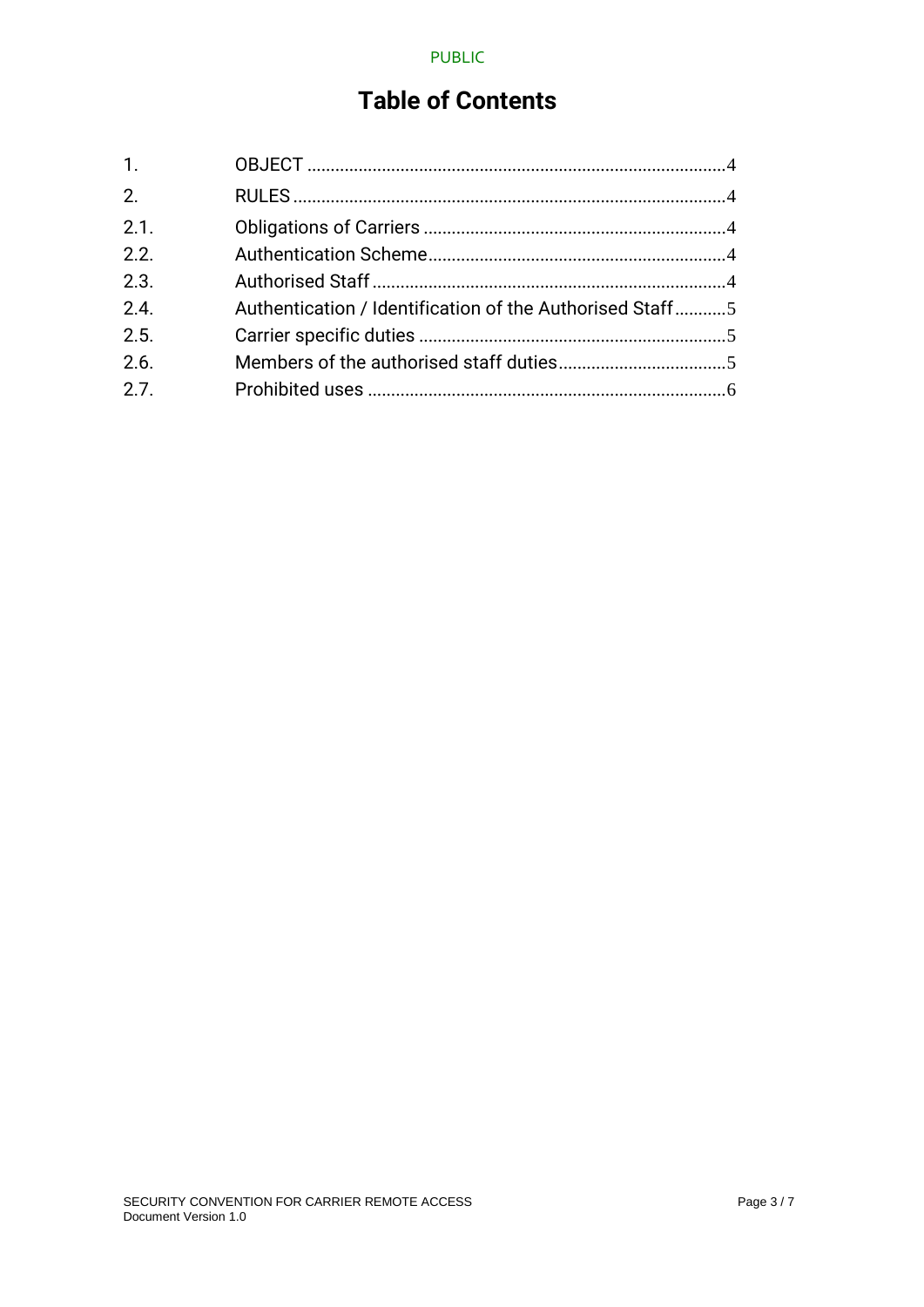# **1. OBJECT**

The present document establishes the security rules for the Carrier to access the Carrier's interface under the provisions of Commission Implementing Regulations 2021/1224 and 2021/1217. This access is enabled in order Carriers can execute the tasks defined in the EES Regulation 2017/2226 and in the ETIAS Regulation 2018/1240.

#### **2. RULES**

In order to perform the remote connection, the Carrier must comply with the rules defined below. Failure to comply with those rules may result in Carrier disconnection and/or Carrier deregistration from the Carrier Interface.

#### **2.1. Obligations of Carriers**

Carriers shall ensure that only duly authorised staff have access to the carrier interface. The carriers shall put in place at least the following mechanisms:

(a) physical and logical access control mechanisms to prevent unauthorised access to the infrastructure or the systems used by the carriers;

- (b) authentication;
- (c) logging to ensure access traceability.

Carriers shall provide means to ensure compliane with the following security objectives:

- (a) identifying and managing security risks related to the connection to the carrier interface;
- (b) protecting the ICT environments and the devices connected to the carrier interface;
- (c) detecting, analysing, responding to and recovering from cyber security incidents.

#### **2.2. Authentication Scheme**

When carriers access the carrier interface using the Application Programming Interface, the authentication scheme shall be implemented by means of mutual authentication in accordance with Art 45 paragraph 3 of the ETIAS Regulation 2018/1240.

#### **2.3. Authorised Staff**

- (1) The Carrier shall ensure that the tasks entrusted to them are carried out only by authorised staff.
- (2) The Carrier must keep a register of the members of the authorised staff.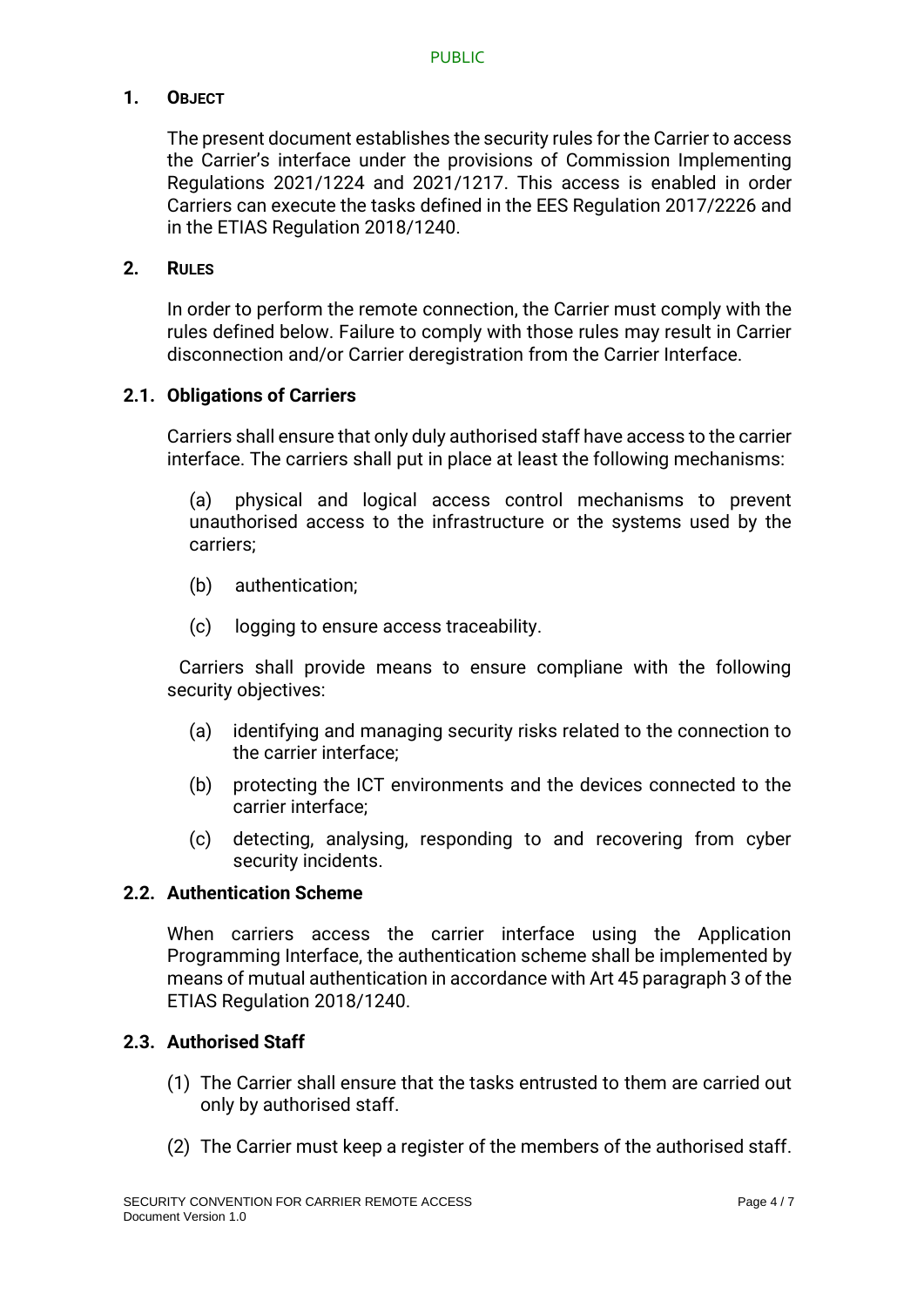(3) The Carrier shall instruct the Authorised staff to comply with the security rules set out in the current text.

# **2.4. Authentication / Identification of the Authorised Staff**

- (1) Each member of the Authorised staff using technical equipment connected to the Carrier Interface must be clearly identified and authenticated.
- (2) The Carrier is responsible for the internal management and assignment of the Authentication / Identification mechanism(s) for its staff.
- (3) The Carrier is legally, jointly and severely liable for the consequences of the misuse or loss of the Authentication / Identification mechanism(s) allowing the use of the Carrier Interface by persons not belonging to the Authorised staff.

# **2.5. Carrier specific duties**

The Carrier undertakes:

- (1) To use the information provided by eu-LISA for no other purpose than to execute the tasks based on the EES 2017/2226 and ETIAS Regulation 2018/1240 and shall not reproduce, publish or otherwise disclose such information to any third party;
- (2) To destroy all data, transferred to premises of the Carrier in order to perform the tasks required once they are no longer needed;
- (3) To remedy as soon as possible and on best effort basis any fault, problem or weakness that could appear and for which the Carrier is responsible;
- (4) To comply with new security rules at the request of eu-LISA, for example if eu-LISA implements new Authentication and Access control mechanisms for the connection to the Carrier Interface.
- (5) Conduct a risk assessment and implement a security plan for ensuring the security of the Carrier connection to the Carrier interface

# **2.6. Members of the authorised staff duties**

The members of the authorised staff shall be informed by the Carrier's Single Point of Contact (SPOC) on the following rules:

- (1) To comply with the security rules and policies of the Carriers realted to the connection to the Carrier Interface;
- (2) Not to disclose information held by the Carrier on behalf of eu-LISA to third parties, except on a need-to know basis where authorised;
- SECURITY CONVENTION FOR CARRIER REMOTE ACCESS PAGE 2014 12:00 Page 5 / 7 Document Version 1.0 (3) To make reasonable use of all available means of controlling access provided by the Carrier and in balance with the sensitivity of the information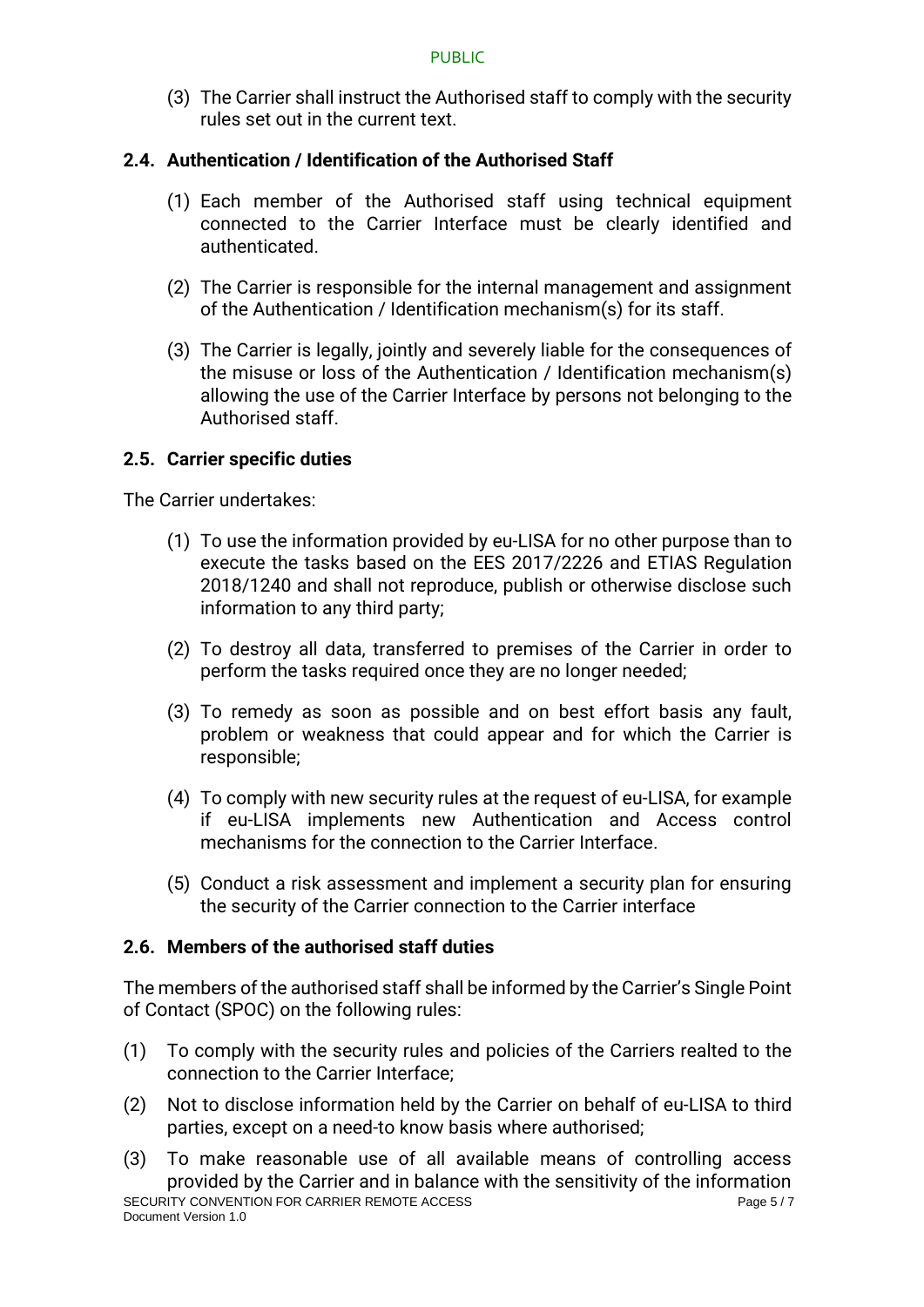concerned to prevent unauthorised persons from using the resources at their disposal, in particular by ensuring that computer terminals are not accessible during absences;

- (4) Not to disclose authentication procedures or share them with third parties unless required to do so by the needs of the service and after obtaining the Carrier approval;
- (5) To be responsible for action taken in their name;
- (6) Not to install or use on computers (work stations, local or central servers, etc.) any equipment or programmes, from portable storage media (diskettes, optical disks, etc.) or downloaded from electronic bulletin boards, e-mail systems or telecommunications networks belonging to third parties, unless explicitly authorised by the Carrier;
- (7) Not to install or have installed connections with networks without explicit authorisation from the Carrier;
- (8) Not to set up electronic bulletin boards, e-mail systems, modem connections or any other type of information communication system that could enable unauthorised persons to gain access to the eu-LISA systems without explicit authorisation from the Carrier;
- (9) Not to use equipment or software that is their private property when connected to the Carrier's and / or eu-LISA's network without prior explicit authorisation from the Carrier;
- (10) To notify their superior in the Carrier as soon as they suspect any failure or incident affecting the security of their own environment or of other systems;
- (11) To take all possible steps in respect of availability, confidentiality and integrity to safeguard the security of their working environment, particularly as regards working methods they have introduced or developed themselves.

# **2.7. Prohibited uses**

Any party is prohibited from using the interface or its content:

- (1) For any unlawful purpose;
- (2) To solicit others to perform or participate in any unlawful acts;
- (3) To violate any international, federal, provincial or state regulations, rules, laws, or local ordinances;
- (4) To infringe upon or violate eu-LISA intellectual property rights or the intellectual property rights of others;
- (5) To harass, abuse, insult, harm, defame, slander, disparage, intimidate, or discriminate based on gender, sexual orientation, religion, ethnicity, race, age, national origin, or disability;
- (6) To submit false or misleading information;
- (7) To upload or transmit viruses or any other type of malicious code that will or may be used in any way that will affect the functionality or operation of the Service or of any related website, other websites, or the Internet;